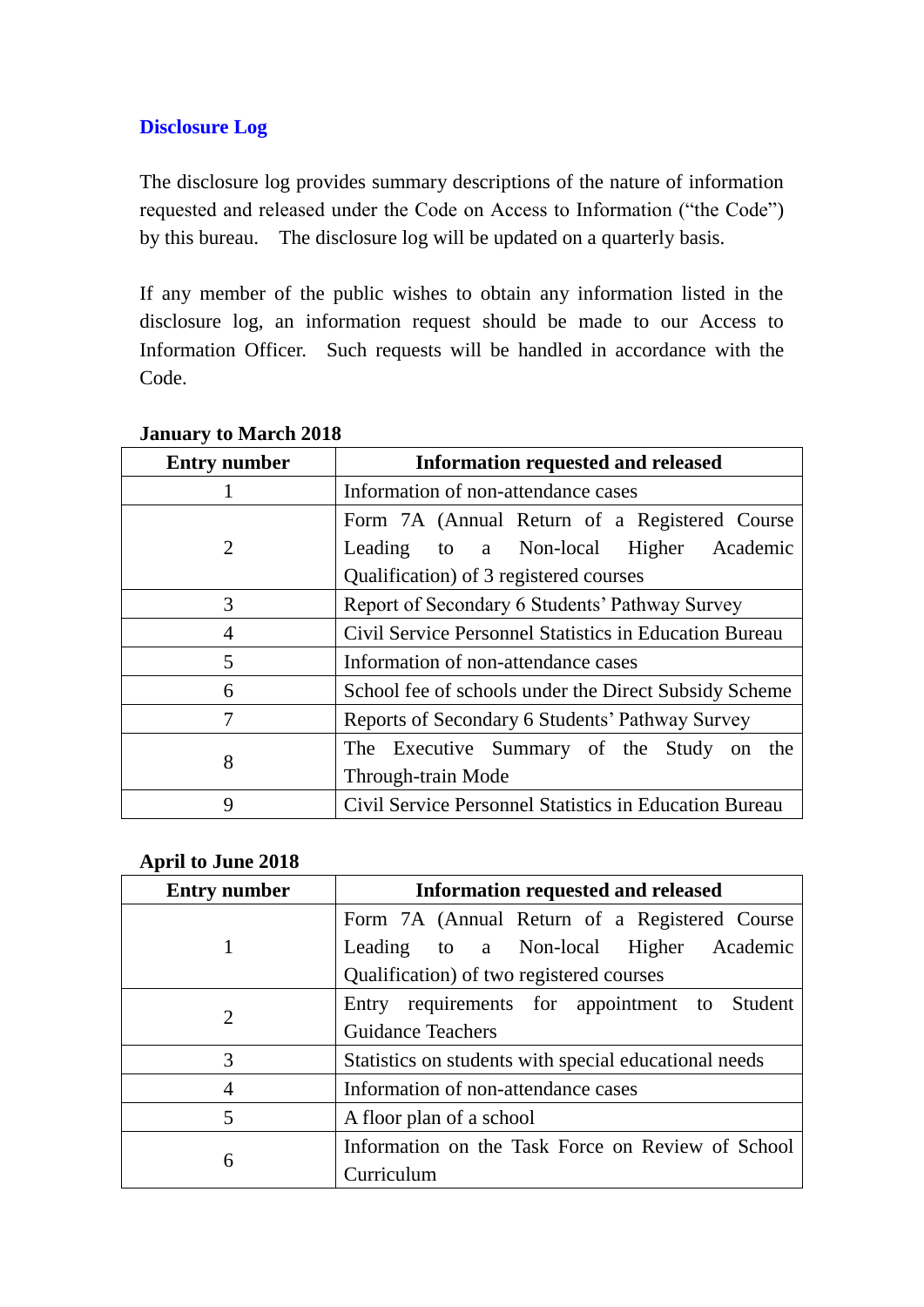| 7  | Title, URL and target audience of the Educational      |
|----|--------------------------------------------------------|
|    | Television videos for the subject of English Language  |
|    | for P1-P3                                              |
| 8  | Report on Secondary 6 Students' Pathway Survey         |
| 9  | Information relating to the Administrative Officer     |
|    | <b>Grade in Education Bureau</b>                       |
| 10 | Guidelines for Levying Charges for Hire<br>of          |
|    | <b>Accommodation in Aided Schools</b>                  |
|    | (Updated in September 2016)                            |
| 11 | Tender document for provision of the Schools           |
|    | Operating Authority services relating<br>the<br>to     |
|    | administration of the Hong Kong Award for Young        |
|    | People (HKAYP) for the 2017/18 and 2018/19 school      |
|    | years                                                  |
| 12 | Student Mainland<br>Expenditure<br>Exchange<br>on      |
|    | Programmes                                             |
| 13 | Names of staff of an aided school                      |
| 14 | Report on Student Enrolment Survey;<br>(i)             |
|    | (ii) Statistics on Kindergarten, Primary and Secondary |
|    | School Teachers; and                                   |
|    | (iii) Report on Survey on Children from the Mainland   |
|    | Newly Admitted to Schools                              |

## **July to September 2018**

| <b>Entry number</b> | <b>Information requested and released</b>              |
|---------------------|--------------------------------------------------------|
|                     | Name and itineraries of Student Mainland Exchange      |
|                     | Programmes                                             |
| 2                   | <b>External School Review Reports</b>                  |
| 3                   | Circular memorandum on Student Mainland Exchange       |
|                     | Programmes                                             |
| 4                   | Civil service personnel statistics in Education Bureau |
| 5                   | Information on recruitment exercises and civil service |
|                     | personnel statistics in Education Bureau from 2014 to  |
|                     | 2017                                                   |
| 6                   | The schedule of computer process in Central Allocation |
|                     | of Primary One Admission System 2018                   |
| 7                   | Information on the Assistant Education<br>Officer      |
|                     | (Administration) recruitment exercise in 2016          |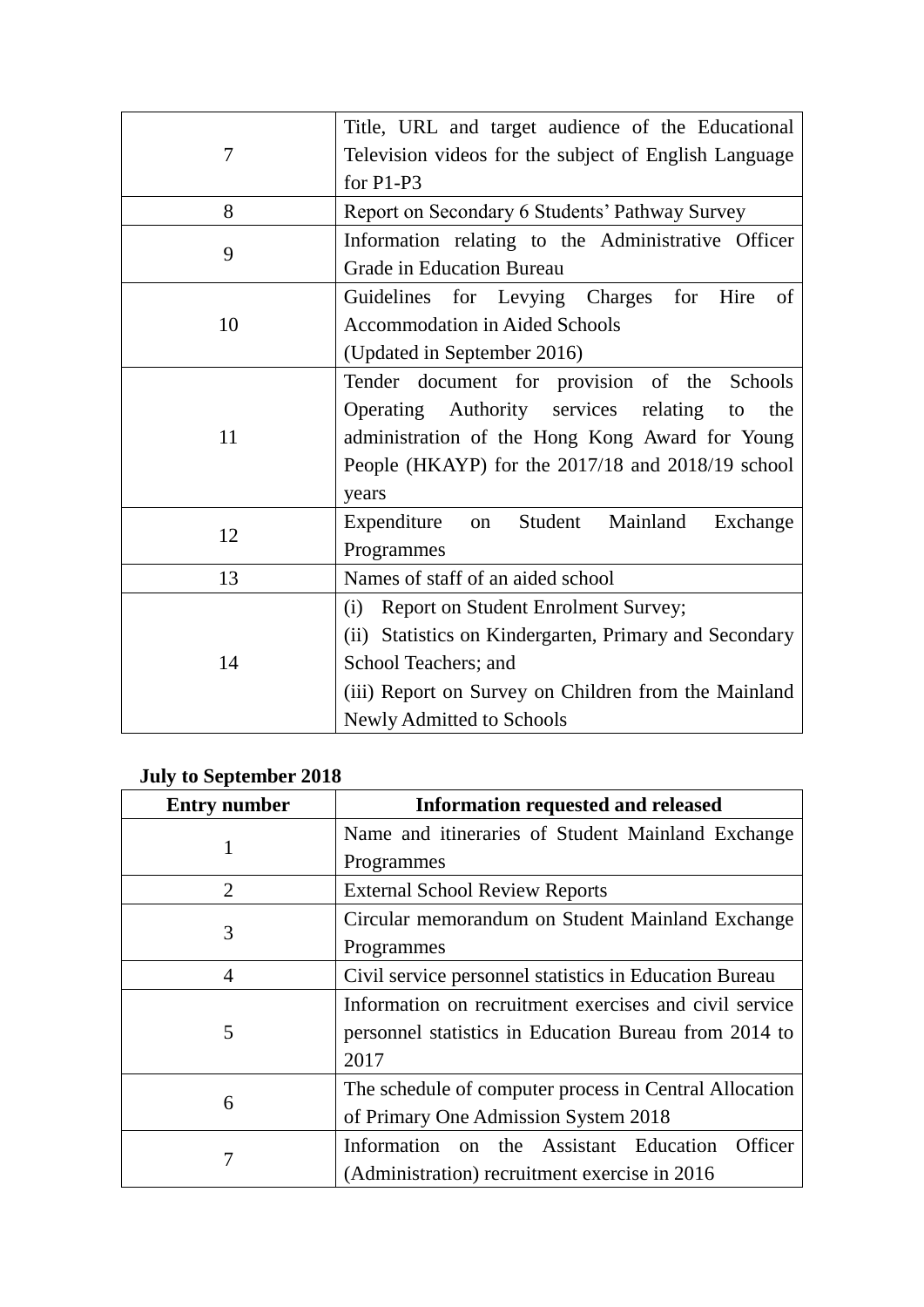| 8  | Information on the Assistant Education Officer and          |
|----|-------------------------------------------------------------|
|    | Assistant Primary School Master/Mistress recruitment        |
|    | exercises in 2017-18                                        |
|    | Ranks of Appraising, Countersigning and Reviewing           |
| 9  |                                                             |
|    | <b>Officers of Assistant Primary School Master/Mistress</b> |
| 10 | Report on Study on the Provision of International<br>(i)    |
|    | School Places in Hong Kong; and                             |
|    | (ii) Number of places and enrolment for non-local           |
|    | kindergartens                                               |
| 11 | Information on the Assistant Education Officer              |
|    | recruitment exercise in 2018                                |
|    | Information on the Assistant<br>Primary<br>School           |
| 12 | Master/Mistress and Assistant Inspector (Graduate)          |
|    | recruitment exercise in 2017                                |
|    | Information about avoidance of plagiarism in                |
|    | school-based assessment of Hong Kong Diploma of             |
| 13 | Secondary Education Examination and in general              |
|    | school work                                                 |
|    | Information on the Assistant Education Officer and          |
| 14 | Assistant Inspector (Graduate) recruitment exercises in     |
|    | 2017                                                        |
|    | Information relating to the registration and School         |
| 15 | Sponsoring Body of an international school                  |
| 16 | Information on the Part-time English Tutor recruitment      |
|    | exercise in 2018                                            |
| 17 | Information about school sponsoring bodies and their        |
|    | sponsored schools                                           |
| 18 | Report on Secondary 6 Students' Pathway Survey              |
|    | Form 1A (Application for Registration of a Course to        |
| 19 | be Offered by a Non-local Institution Leading to a          |
|    | Non-local Higher Academic Qualification) and Form           |
|    | 7A (Annual Return of a Registered Course Leading to a       |
|    | Non-local Higher Academic Qualification) of two             |
|    | registered courses                                          |
|    |                                                             |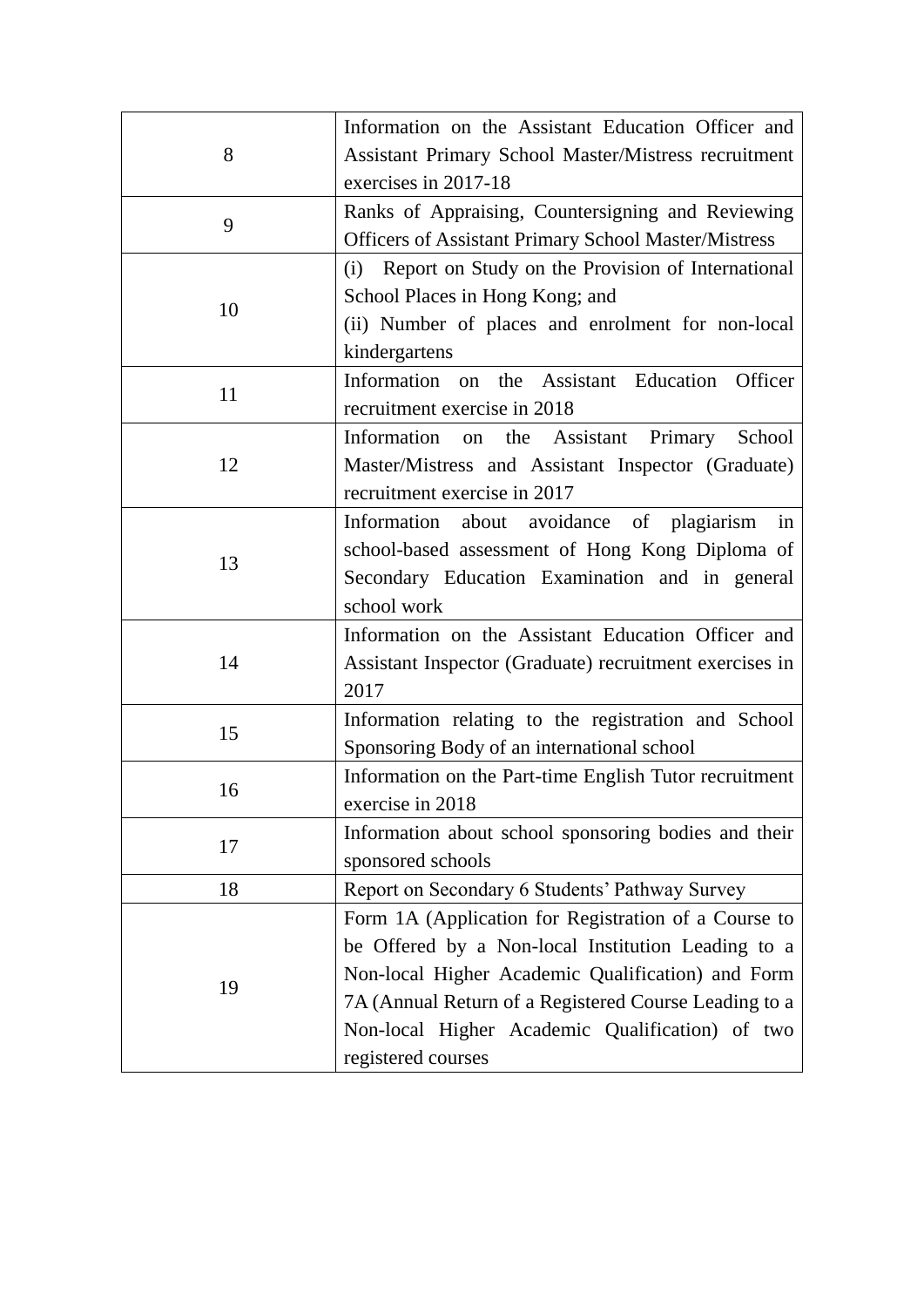## **October to December 2018**

| <b>Entry number</b> | <b>Information requested and released</b>                                                                                                                                                                                                                                                                                                                                                                                                           |
|---------------------|-----------------------------------------------------------------------------------------------------------------------------------------------------------------------------------------------------------------------------------------------------------------------------------------------------------------------------------------------------------------------------------------------------------------------------------------------------|
| 1                   | Civil Service Personnel Statistics in Education Bureau                                                                                                                                                                                                                                                                                                                                                                                              |
| 2                   | Number of cases requiring placement assistance for<br>children of refugees and non-refoulement claimants                                                                                                                                                                                                                                                                                                                                            |
| 3                   | The number of student enrolment from Mainland China<br>for Self-financing Post-secondary programmes and<br>Committee-funded research<br>University<br>Grants<br>postgraduate programmes                                                                                                                                                                                                                                                             |
| 4                   | (i) Projected school-age population aged 6 and aged 12<br>who are residing in Hong Kong by district;<br>(ii) Number of newly recruited teachers in local<br>primary and secondary schools;<br>(iii) Report on Secondary 6 Students' Pathway Survey;<br>(iv) Statistics on local kindergarten, primary and<br>secondary school teachers in terms of sex, age group<br>and rank; and<br>(v) Information relating to unit cost of subsidised<br>places |
| 5                   | Information of non-attendance cases                                                                                                                                                                                                                                                                                                                                                                                                                 |
| 6                   | <b>External School Review Reports</b>                                                                                                                                                                                                                                                                                                                                                                                                               |
| 7                   | Actual student intakes in self-financing post-secondary<br>education institutions                                                                                                                                                                                                                                                                                                                                                                   |
| 8                   | <b>Assistant</b> Education<br>Officer<br>Information<br>the<br>on<br>(Administration) recruitment exercise in 2018                                                                                                                                                                                                                                                                                                                                  |
| 9                   | Officer<br>Information on the Assistant Education<br>(Administration) recruitment exercise in 2018                                                                                                                                                                                                                                                                                                                                                  |
| 10                  | Information on the Assistant Education<br>Officer<br>(Administration) recruitment exercise in 2018                                                                                                                                                                                                                                                                                                                                                  |
| 11                  | information<br><b>Statistical</b><br>University<br>Grants<br>on<br>Committee-funded and Self-financing degree places,<br>student intakes and undergraduate participation rate                                                                                                                                                                                                                                                                       |
| 12                  | Information on the Assistant Education<br>Officer<br>(Administration) recruitment exercise in 2018                                                                                                                                                                                                                                                                                                                                                  |
| 13                  | The definition of "principal place of residence" for<br>Primary One Admission 2019 and the full text of the<br>relevant guidelines                                                                                                                                                                                                                                                                                                                  |